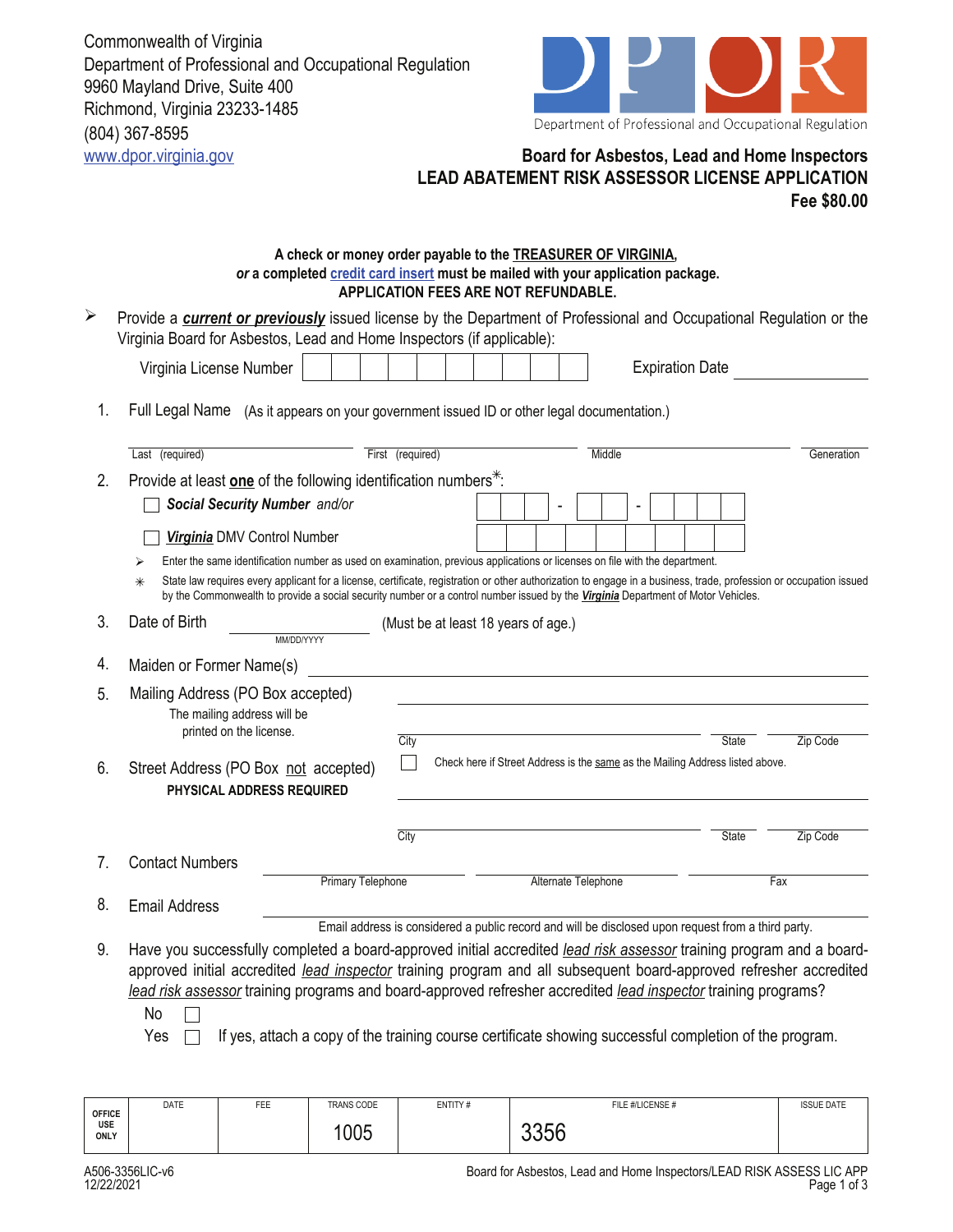- 10. Have you successfully completed a board-approved initial lead risk assessor training course and successful completion of a board-approved initial lead inspector training course that was at least three days in length?
	- No  $\Box$
	- Yes  $\Box$  If yes, attach a copy of the training course certificate showing successful completion of the program.
- 11. Which of the following requirements are you using to qualify for licensure?
	- Certification or licensure as an industrial hygienist, a professional engineer, a registered architect or licensure П in a related engineering/health/environmental field; or
		- Certification/Licensure No. State/Regulatory Agency
	- A bachelor's degree and one year of experience in a related field (lead, asbestos, environmental remediation  $\Box$ work, or construction); or
	- An associate's degree and two years experience in a related field (lead, asbestos, environmental remediation  $\perp$ work, or construction); or
	- A high school diploma or equivalent and at least three years experience in a related field (lead, asbestos,  $\mathbb{R}^n$ environmental remediation work, or construction)

*Required Documentation:* Attach a completed *Lead Experience Verification Application* and/or a completed *Lead Education Verification Form*.

- 12. Do you hold a current or expired environmental remediation license, certification or registration issued by any jurisdiction (excluding Virginia)?
	- $No \Box$
	- Yes  $\Box$  If yes, complete the following table and attach an original Certification of Licensure/Letter of Good Standing<sup>\*</sup> from each jurisdiction:

| State/Jurisdiction | License, Certification or Registration Number | <b>Expiration Date</b> |  |  |
|--------------------|-----------------------------------------------|------------------------|--|--|
|                    |                                               |                        |  |  |
|                    |                                               |                        |  |  |
|                    |                                               |                        |  |  |

- Certifications of Licensure/Letter of Good Standing, prepared by the state board or regulatory body must include: 1) the license/ certification/registration number; 2) the initial date of licensure; 3) the expiration date of the license or renewal fee; 4) the means of obtaining licensure (i.e. exam, reciprocity, etc.) and 5) all closed disciplinary actions resulting in a violation or undetermined finding.
- 13. Have you ever been subject to a **disciplinary action** taken by any (including Virginia) local, state or national regulatory body?
	- No  $\Box$
	- Yes  $\Box$  If yes, complete the Disciplinary Action Reporting Form.
- A. Have you ever been convicted or found guilty, regardless of the manner of adjudication, in any jurisdiction of the 14. United States of any **felony**? *Any plea of nolo contendere shall be considered a conviction.*

No  $\Box$ 

Yes **If yes, complete the Criminal Conviction Reporting Form.** 

B. Have you ever been convicted or found guilty, regardless of the manner of adjudication, in any jurisdiction of the United States of any **misdemeanor**? *Any plea of nolo contendere shall be considered a conviction.*

No  $\Box$ 

Yes  $\Box$  If yes, complete the Criminal Conviction Reporting Form.